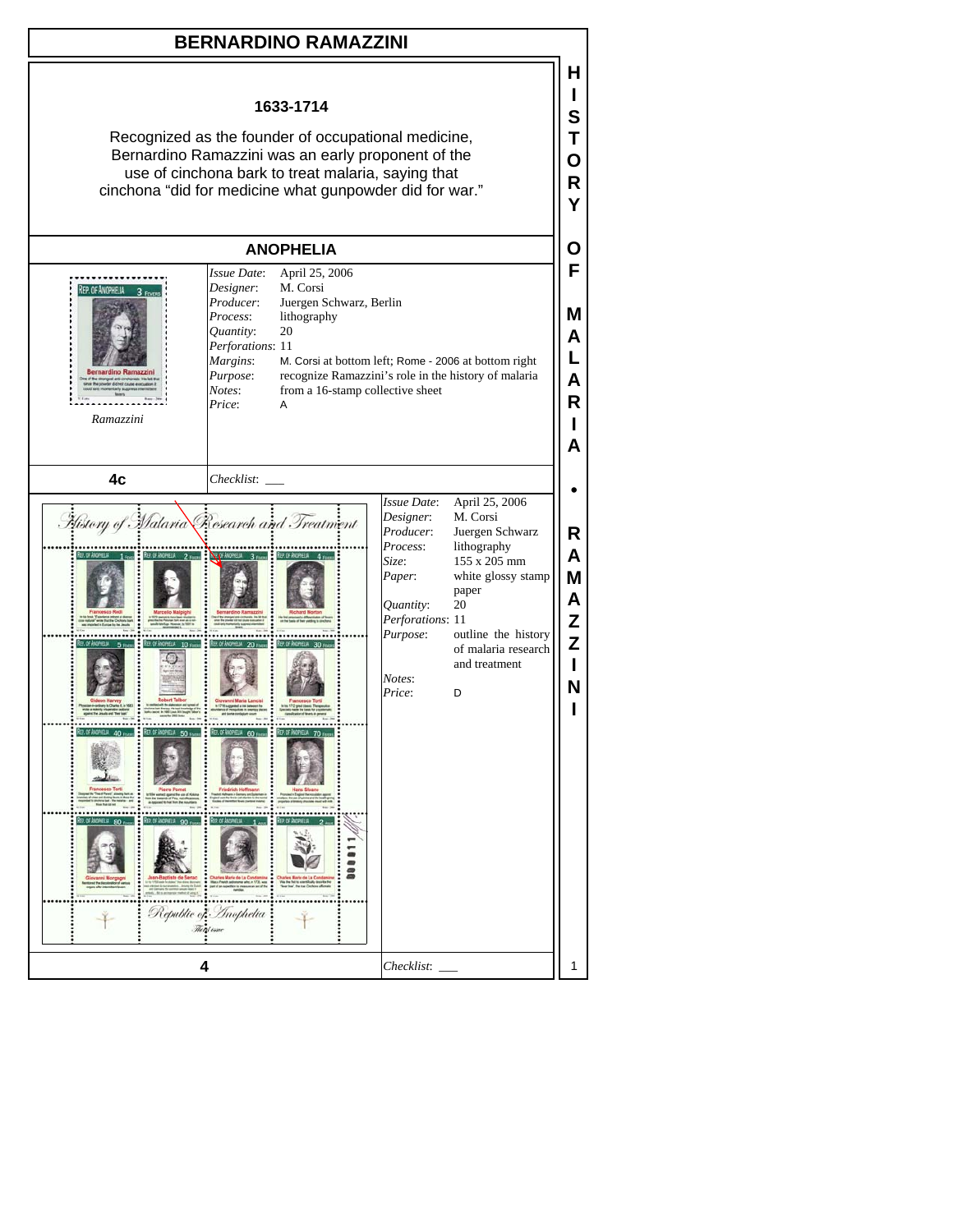| <b>BERNARDINO RAMAZZINI</b>                    |                                                                                                                                                                 |                                                                                                                                      |
|------------------------------------------------|-----------------------------------------------------------------------------------------------------------------------------------------------------------------|--------------------------------------------------------------------------------------------------------------------------------------|
| H<br>I<br>S<br>Τ<br>O<br>$\mathsf R$<br>Y      | REP. OF ANOPHELIA<br>3 FEVERS<br>Quantity:<br>Notes:<br>Price:<br><b>Bernardino Ramazzini</b><br>of the sittingest anti-onchors<br>not the powder did not cause | Description: as 4c: imperforate<br>20<br>A                                                                                           |
|                                                | 4ci<br>$Checklist:$ $\_\_$                                                                                                                                      |                                                                                                                                      |
| O<br>F<br>M<br>A<br>L<br>A<br>R<br>I<br>A<br>R | History of Malaria Research and Treatment<br>,,,,,,<br>Republic of Anophelia<br>Red iver                                                                        | Quantity: 5<br>Notes:<br>as #4: imperforate<br>Price:<br>D                                                                           |
| A                                              | 4q                                                                                                                                                              | Checklist:                                                                                                                           |
| M<br>A<br>Z<br>Z<br>I<br>N<br>ı                | Republic of Anophelia<br>HISTORY OF MALARIA RESEARCH AND TREATMENT<br>History of Malaria Research and Treatment<br>Republic of Inophetia<br><b>Red car</b>      | Cancel: Post Office 01<br>Cachet: post office<br>228 x 331 mm<br>Size:<br>Notes:<br>Price:<br>C<br>OF<br>ш<br>œ<br>5 Apr 200<br>ショコロ |
| $\overline{\mathbf{c}}$                        | 1                                                                                                                                                               | Checklist:                                                                                                                           |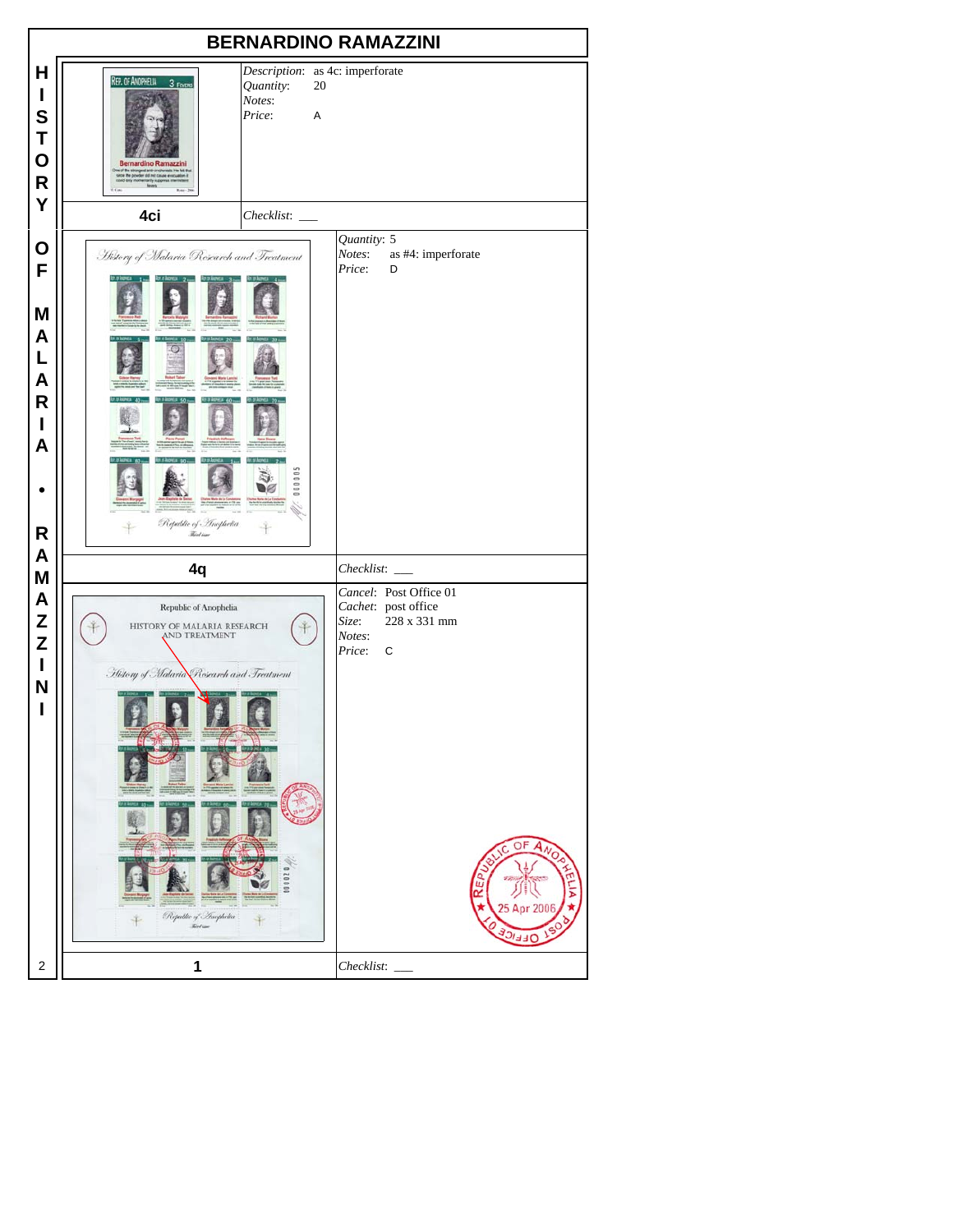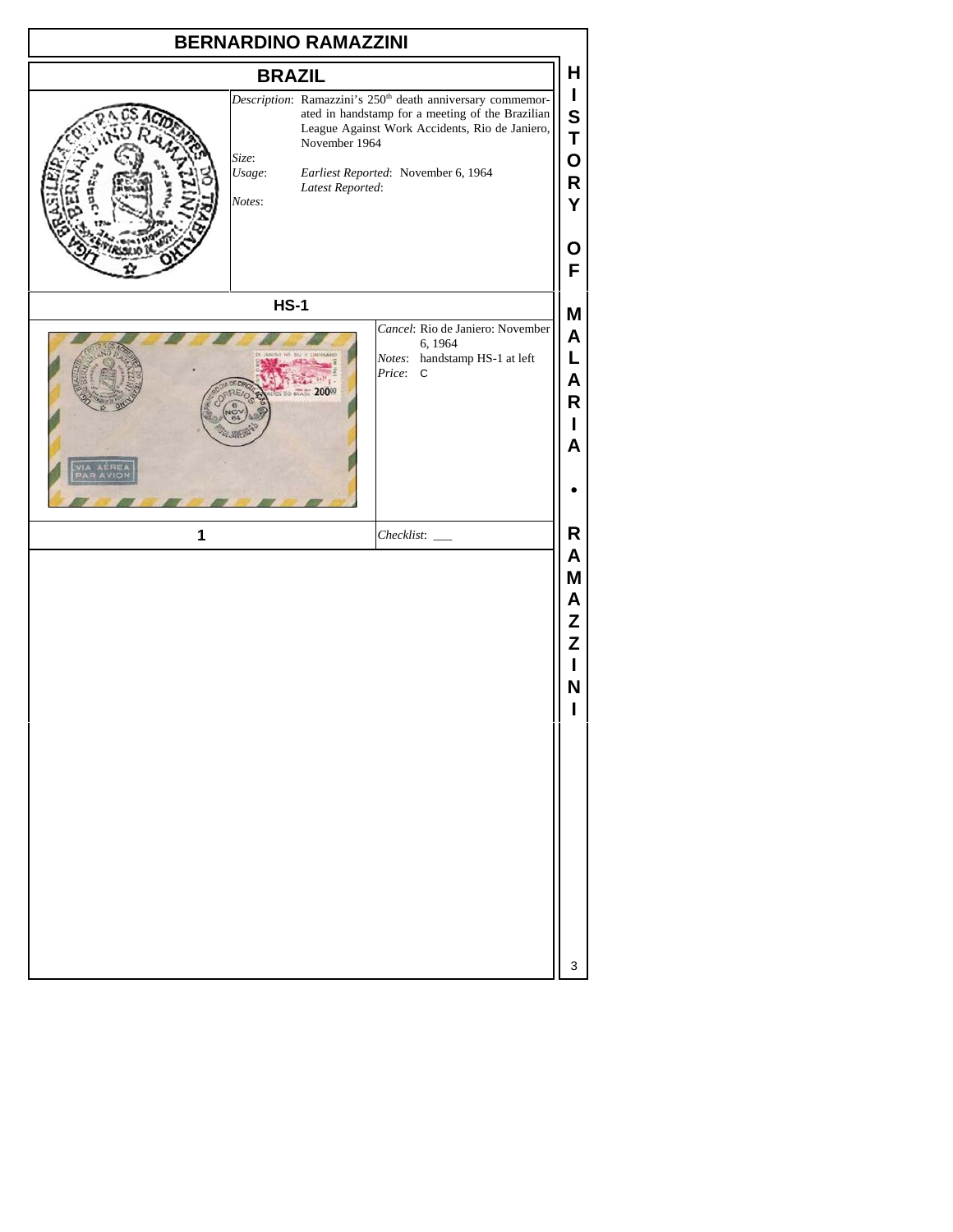## **BERNARDINO RAMAZZINI**

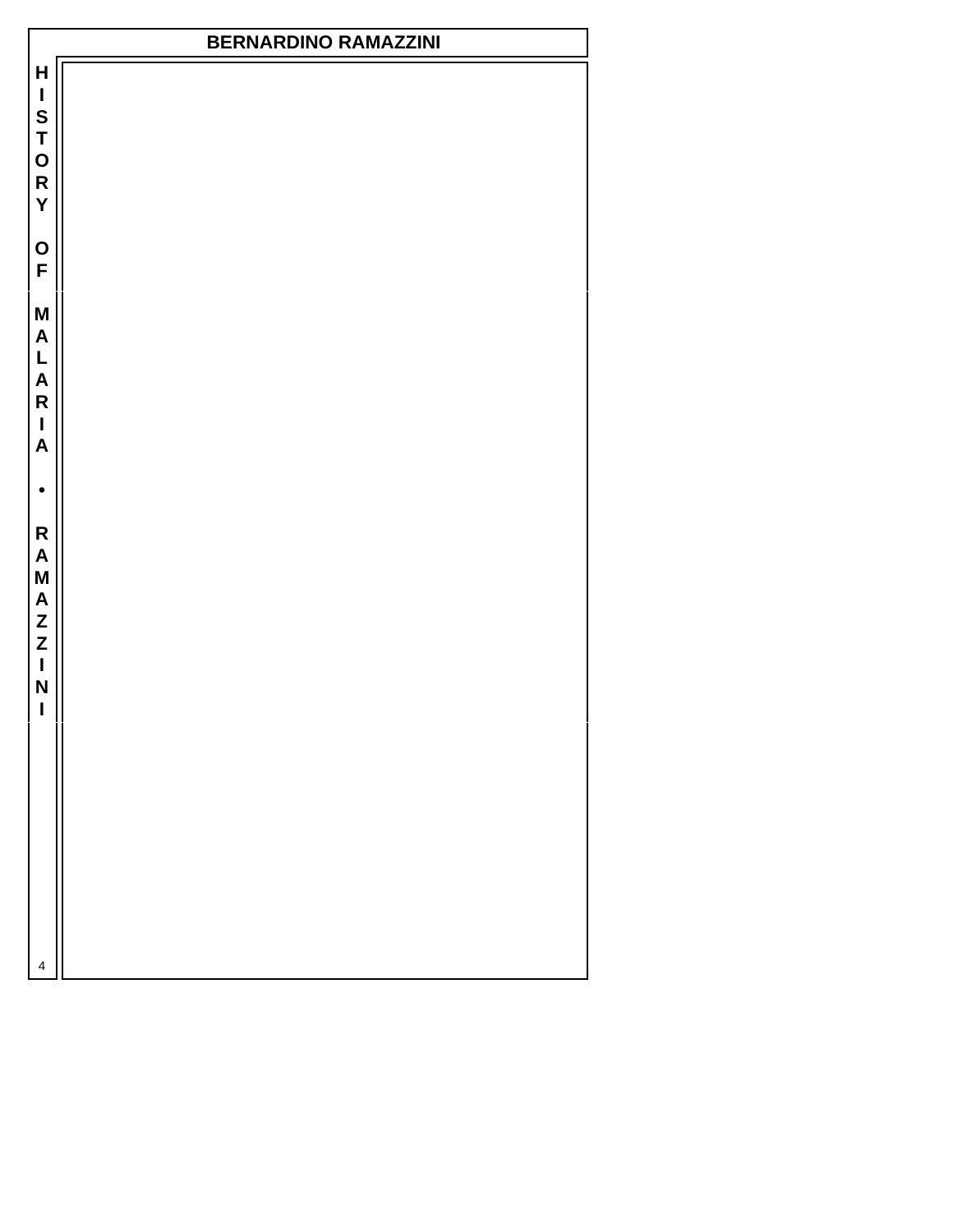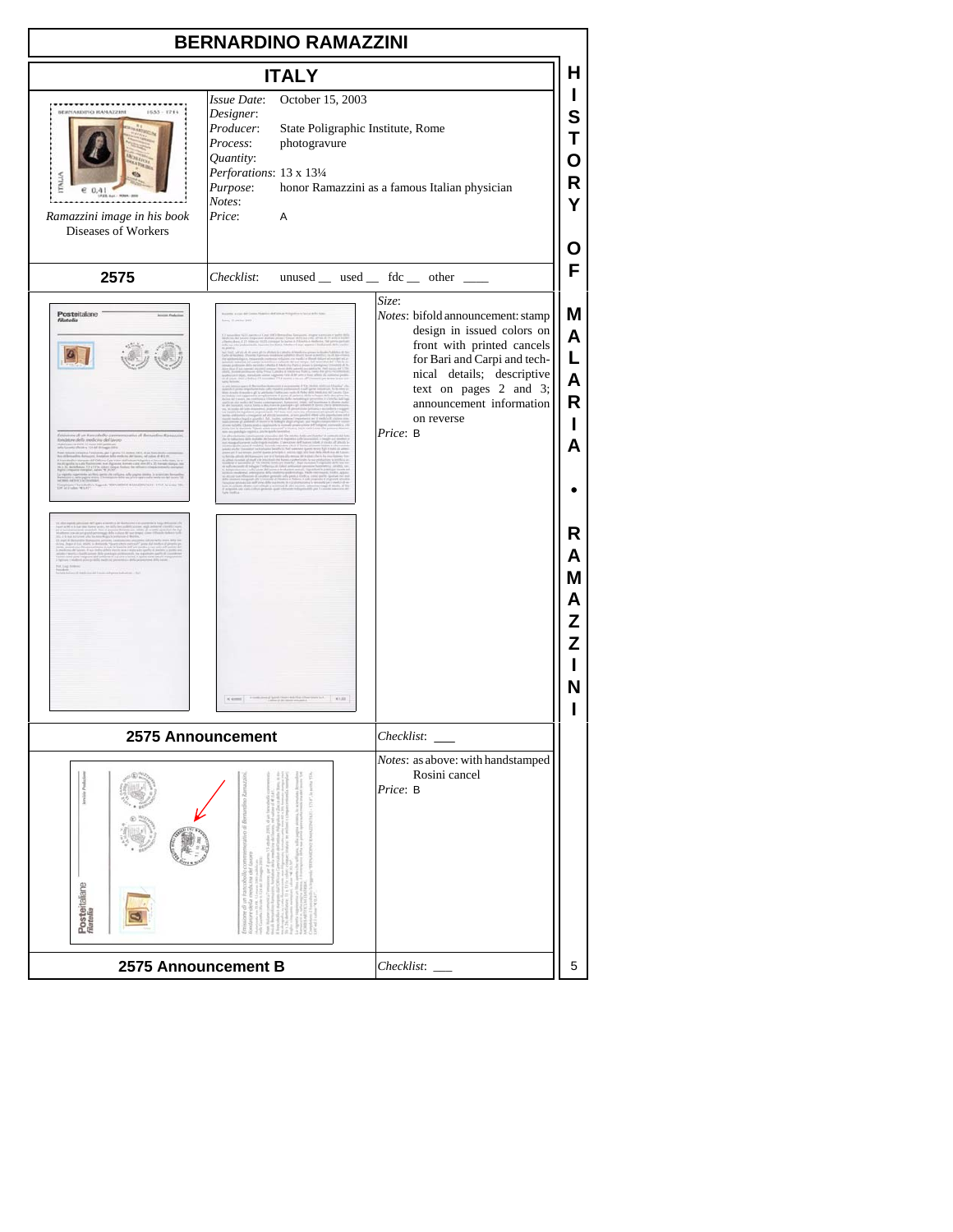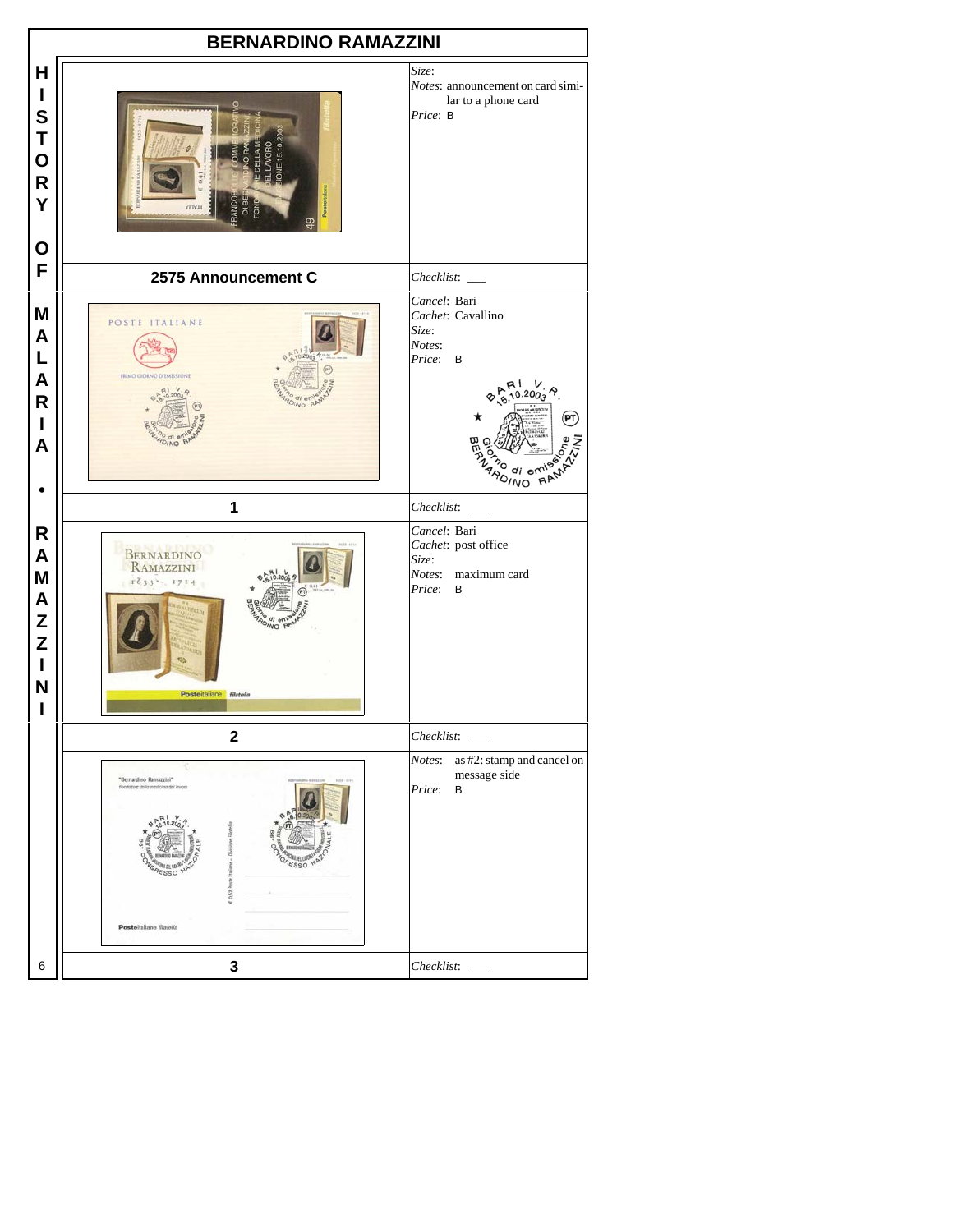